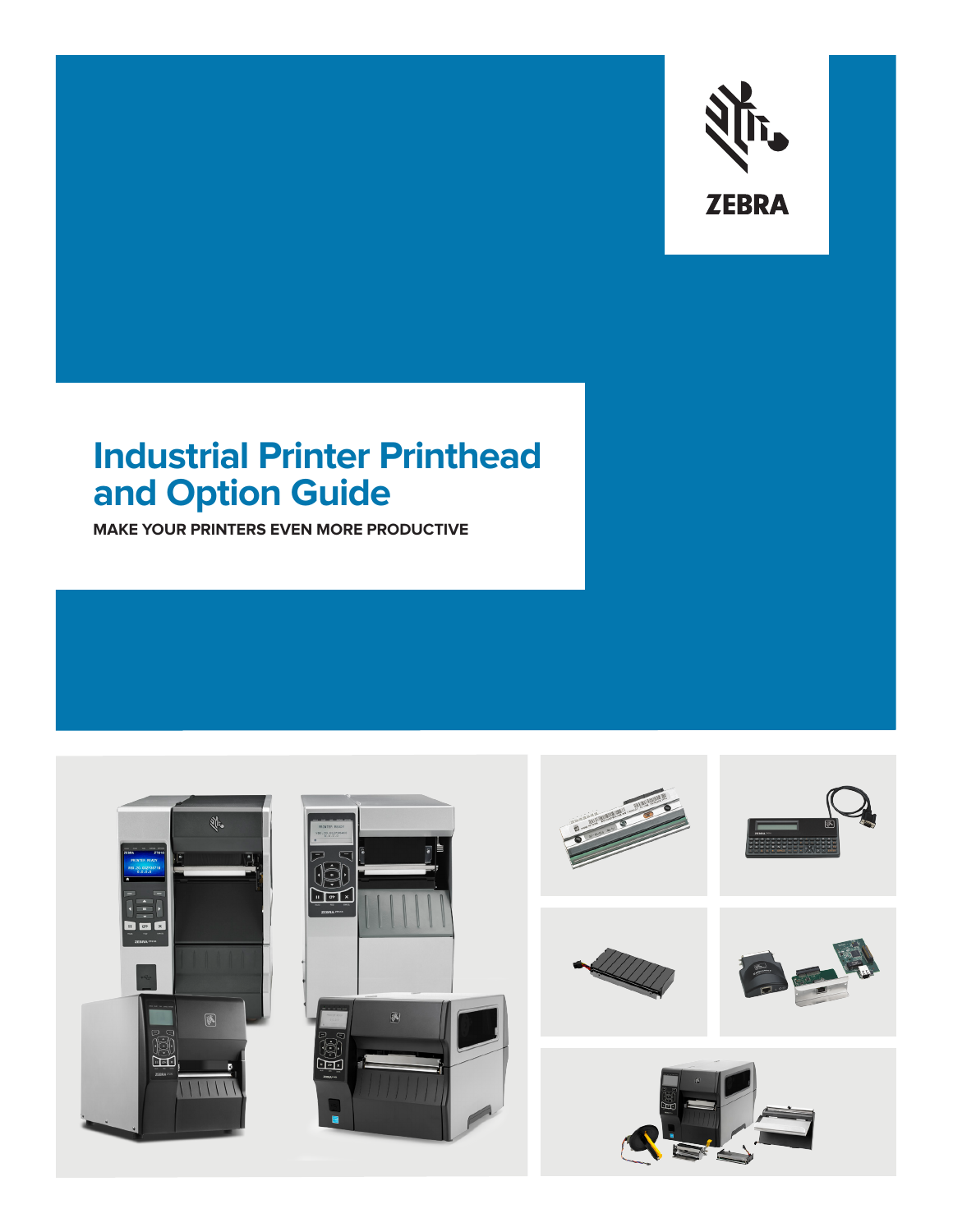## **GET THE FEATURES AND CAPABILITIES YOU NEED**

Built to perform day in and day out in even the most demanding environments, Zebra's industrial printers provide all the features and capabilities you need to keep your operations running smoothly today and for years to come.

These world-renowned workhorses represent the highest standards for performance and longevity across virtually every industrial application. So, whether you're printing precision micro labels, large drum labels or hang tags with graphics, barcodes and UHF RFID encoding, we've got you covered.

Plus, all of our industrial printers feature Zebra's highly intelligent Link-OS software platform for easier integration, maintenance and remote management.

- ZT510 and ZT600 Series high performance printers are designed for 24/7 rugged reliability in the harshest conditions. Combining our legendary quality with a user friendly, future ready platform, these printers sport the most advanced feature set of any Zebra printers to date.
- ZT400 Series Printers provide outstanding durability and feature rich capabilities for moderate-volume applications.
- ZT200 series printers are easy to use and provide a lower cost solution for moderate volume applications.

To complement the industrial printer portfolio, Zebra offers a suite of products that are designed to improve operational efficiency for a range of print applications. Be sure to leverage our robust printer products inclusive of connectivity, media handling and RFID options to improve your printing experience. Label printing is the heart of your operations and genuine Zebra printheads will keep your operations up and running. Don't wait until it is too late to replace your printhead, order your replacement printhead today!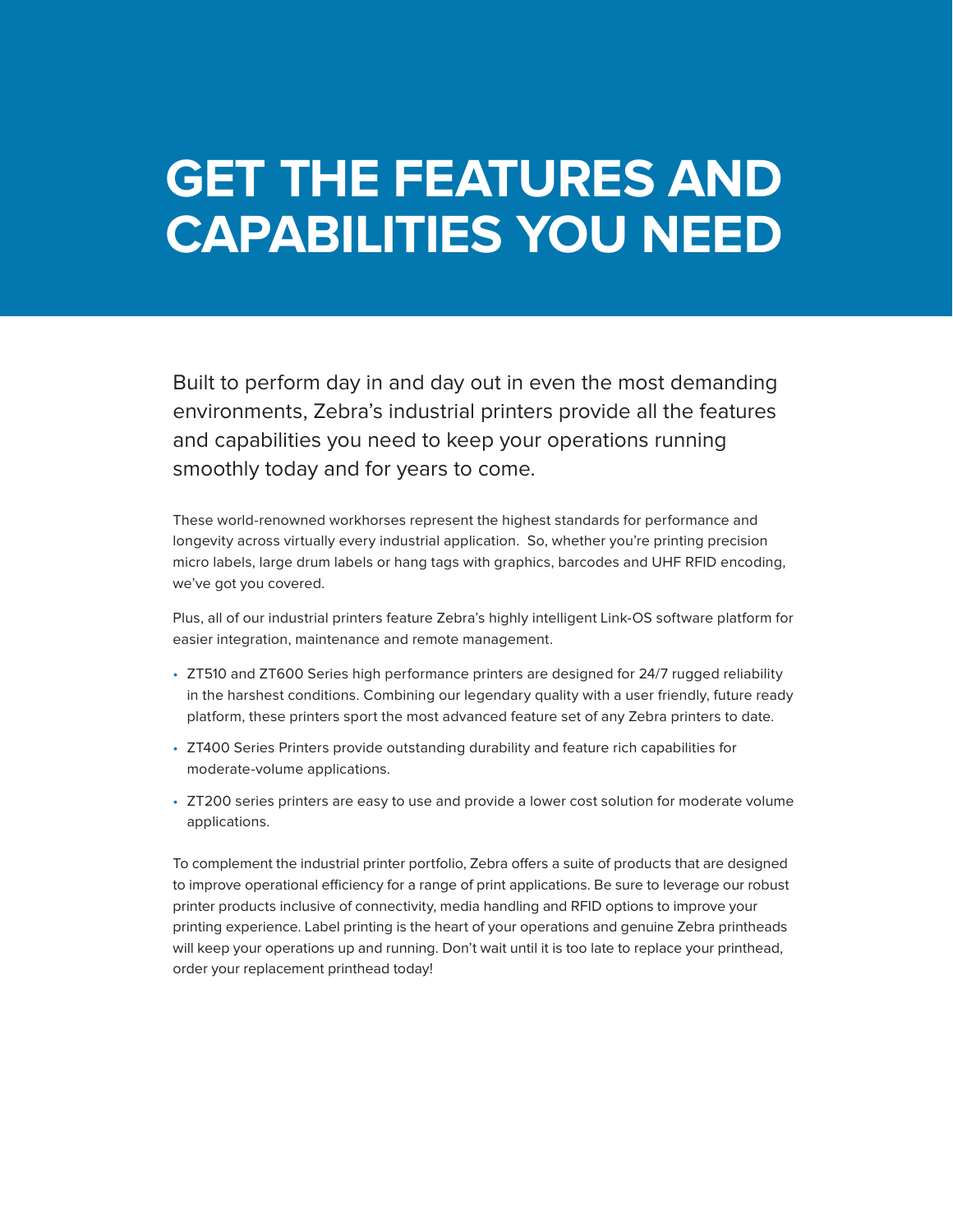## **INDUSTRIAL PRINTER PRINTHEAD AND OPTION GUIDE**

|                             |                                                                               |                                                                                                                                                                                                         | <b>ZT220</b> | <b>ZT230</b> | <b>ZT410</b> | <b>ZT420</b> | 105SLPlus | <b>ZT510</b> | 110Xi4 | 140Xi4 | 170Xi4    | 220Xi4    | <b>ZT610</b>           | <b>ZT620</b> | ZE500-4 | ZE500-6 |
|-----------------------------|-------------------------------------------------------------------------------|---------------------------------------------------------------------------------------------------------------------------------------------------------------------------------------------------------|--------------|--------------|--------------|--------------|-----------|--------------|--------|--------|-----------|-----------|------------------------|--------------|---------|---------|
| <b>Printheads</b>           |                                                                               |                                                                                                                                                                                                         |              |              |              |              |           |              |        |        |           |           |                        |              |         |         |
|                             | Genuine Zebra<br>Printheads                                                   | Genuine Zebra Printhead; 203 dpi                                                                                                                                                                        | $\bullet$    |              |              |              |           |              |        |        |           |           |                        |              |         |         |
|                             |                                                                               | Genuine Zebra Printhead; 300 dpi                                                                                                                                                                        |              |              |              |              |           | $\bullet$    |        |        | $\bullet$ |           |                        |              |         |         |
|                             |                                                                               | Genuine Zebra Printhead; 600 dpi                                                                                                                                                                        |              |              |              |              |           |              |        |        |           |           |                        |              |         |         |
|                             | Genuine Zebra Extended<br>Life Printheads                                     | Genuine Zebra Extended Life Printheads offered in 203 dpi; designed for direct thermal<br>high-volume printing applications                                                                             |              |              |              |              |           |              |        |        |           |           |                        |              |         |         |
|                             | <b>IIH-EXTLife</b>                                                            | Genuine Zebra Extended Life Printheads offered in 300 dpi; designed for direct thermal<br>high-volume printing applications                                                                             |              |              |              |              |           |              |        |        |           |           |                        |              |         |         |
| <b>Connectivity Options</b> |                                                                               |                                                                                                                                                                                                         |              |              |              |              |           |              |        |        |           |           |                        |              |         |         |
|                             | Wireless Print Server<br>Option                                               | Connect to 802.11ac networks with this field installable radio option card<br>Separate kits offered for use in: USA and Canada, Japan and Rest of World                                                 |              |              |              |              |           |              |        |        |           |           |                        | <b>C</b>     |         |         |
|                             |                                                                               | Connect to 802.11 a/b/g/n networks with this field installable radio option card<br>Separate kits offered for use in: North America, Japan and Rest of World                                            | $\bullet$    | $\bullet$    |              |              |           |              |        |        |           |           |                        |              |         |         |
|                             |                                                                               | Connect to 802.11 b/g networks with this radio option card                                                                                                                                              |              |              |              |              |           |              |        |        |           | $\bullet$ |                        |              |         |         |
|                             | Applicator Interface Kit                                                      | Field installable 5V - 24V applicator interface card (different cards for 5V and 24V on Xi4)                                                                                                            |              |              |              |              |           |              |        |        |           |           |                        | $\bullet$    |         |         |
|                             | Internal IPv4<br><b>Ethernet Print Server</b>                                 | 10/100 Ethernet card                                                                                                                                                                                    | $\bullet$    |              | – 1          |              |           | $\bullet^1$  |        |        |           |           |                        | $\bullet^1$  |         |         |
|                             |                                                                               | Provides an additional 10/100/1000 wired Ethernet port solution                                                                                                                                         |              |              |              |              |           | $\bullet$    |        |        |           |           | $\bullet$ <sup>1</sup> | $\bullet^1$  |         |         |
|                             | External IPv6<br><b>Print Server</b>                                          | External IPv6 Print Server which connects the network and your Printer; requires a<br>parallel port for connectivity                                                                                    | $\bullet$    |              |              |              |           |              |        |        |           | $\bullet$ |                        | $\epsilon$   |         |         |
|                             | Internal IPv6<br>Print Server                                                 | Internal IPv6 Print Server which connects the network and your Printer. Replaces the<br>parallel port                                                                                                   |              |              |              |              |           |              |        |        | $\bullet$ | $\bullet$ |                        |              |         |         |
|                             | Parallel Port Card                                                            | Upgrade to parallel port connectivity                                                                                                                                                                   | $\bullet$    |              |              |              |           | ●            |        |        |           |           | $\bullet$              |              |         |         |
|                             | <b>USB Host Port Card</b>                                                     | Upgrade to the USB host card for performing host functions similar to a PC; allows<br>for upgrades using a USB memory drive and allows for interface with keyboards and<br>scanners                     |              |              |              |              |           | $\bullet$    |        |        |           |           |                        | $\bullet$    |         |         |
| <b>Media Handling</b>       |                                                                               |                                                                                                                                                                                                         |              |              |              |              |           |              |        |        |           |           |                        |              |         |         |
|                             | Cutter Upgrade Kit                                                            | External cutter with catch tray for use with media such as tag stock to ensure a clean<br>edge between labels                                                                                           | $\bullet$    |              |              |              |           |              |        |        |           |           |                        | $\bullet$    |         |         |
|                             | Full Media Rewinder /<br><b>Active Peel and Present</b><br>with Liner Take Up | Internal rewinder with takeup spindle for full roll of labels to 3" core, or peels and rewinds<br>liner                                                                                                 |              |              |              |              |           | $\bullet$    |        |        |           | $\bullet$ |                        | $\bullet$    |         |         |
|                             | Peel and Present Option                                                       | Front mount passive peel option (no liner take up)                                                                                                                                                      |              | $\bullet$    | $\bullet$    | $\bullet$    |           |              |        |        |           |           |                        |              |         |         |
|                             | Peel with Liner Take up                                                       | Front mount passive peel option with liner take up spindle                                                                                                                                              |              | $\bullet^2$  |              |              |           |              |        |        |           |           | $\bullet$              | $\bullet$    |         |         |
|                             | Ribbon Coated-In Spindle                                                      | Leverage this spindle to use coated side in ribbons                                                                                                                                                     |              |              |              |              |           |              |        |        |           |           |                        |              |         |         |
|                             | Media Supply Hanger Kit                                                       | Use your existing Desktop media (1" ID core) with this Media Supply Hanger Kit                                                                                                                          |              |              |              |              |           |              |        |        |           |           | $\bullet$              | $\bullet$    |         |         |
|                             | Media Supply Spindle                                                          | Rotating media supply spindle for use with 3" ID core media rolls                                                                                                                                       |              |              |              |              |           |              |        |        | $\bullet$ | $\bullet$ |                        |              |         |         |
| <b>RFID Options</b>         |                                                                               |                                                                                                                                                                                                         |              |              |              |              |           |              |        |        |           |           |                        |              |         |         |
|                             | RFID Upgrade Kit                                                              | Add RFID encoding capability with this easy to install option. Support UHF RFID tags compatible<br>with EPC Gen 2 V2, ISO/IEC 18000-63 and RAIN RFID protocols<br>Available in most countries globally. |              |              |              |              |           |              |        |        |           |           |                        | $\bullet$    |         |         |
| <b>Other Options</b>        |                                                                               |                                                                                                                                                                                                         |              |              |              |              |           |              |        |        |           |           |                        |              |         |         |
|                             | Keyboard Display Unit                                                         | Connects directly to a Zebra printer; designed to save space by eliminating a<br>bulky host computer                                                                                                    |              |              |              |              |           |              |        |        |           |           |                        | $\bullet$    |         |         |
|                             |                                                                               |                                                                                                                                                                                                         |              |              |              |              |           |              |        |        |           |           |                        |              |         |         |

**To obtain part numbers for Industrial Printer Options and Printheads, please use the following URL:** https://www.zebra.com/us/en/products/parts.html

**1** Printer ships standard with internal Ethernet.

**2** ZT230 (factory only).